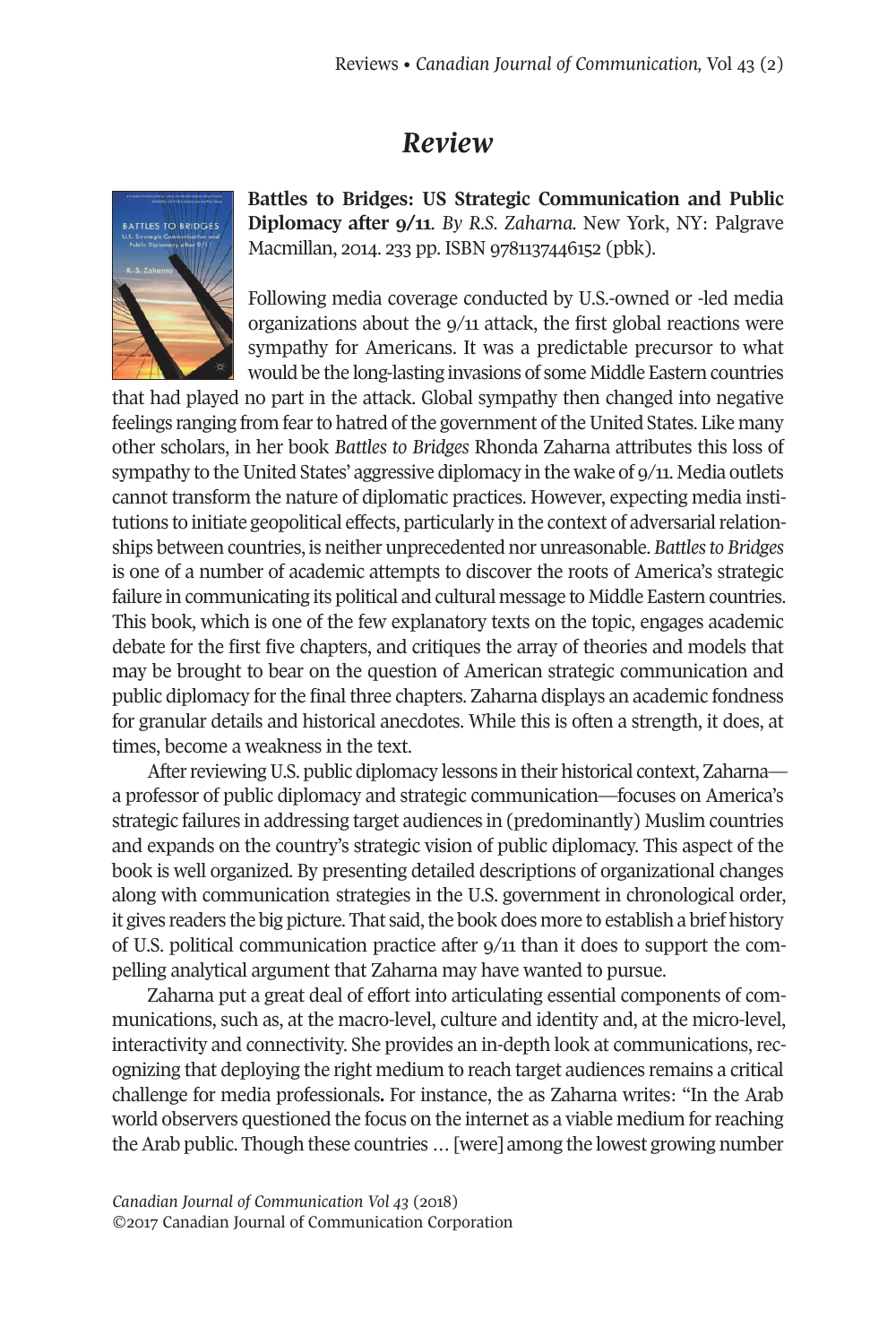of internet users in the world" (p. 48). Technical questions related to strategic communication, such as how best to reach audiences, are not insignificant in the processes of public diplomacy.

Another key component for strategic communication is the context within which the message is shaped, transferred, and perceived. Zaharna refers to the political environment as a contextual factor but unfortunately does not structurally articulate it. This is a major weakness in a book that aims to address strategic communications through this lens. The discussion of another contextual factor, culture, is not overlooked, however. Zaharna's account of cultural context in media success is at its strongest when she remarks on "aggressive" cultural strategies applied by Western countries against a Middle-Eastern audience and warns aboutthe consequence ofthis predominance as "double-blinded cultural analysis." The question of cultural context has been a rich resource for communication research on media outlets. Many researchers in this area, such as Geert Hofstede, have noted that acknowledging non-Western societies as different and independent is highly important. They also note that it is significant to address the manner in which cultural frameworks operate against other contextual factors of a system. Referring to a gap in political communication studies, Zaharna references the opposition between individualism-collectivism in this context. She also notes that the role of technology in public diplomacy has transformed the communication marketplace into a network platform that has influenced political communication by transferring message control from the sender (or monitoring and regulating officials) to audiences.

Zaharna analyzes U.S. media practices in Middle Eastern countries through some classic theories and models of communications, such as Lasswell's (1948) and McQuail's (2005), and by network structure, synergy, and strategy. She provides readers with a holistic view of network communication by comparing it to traditional masscommunication models in its goal, channel, message, information flow, and culture. However, ignoring critical technicalities and mechanisms, such as the way network dimensions (such as network centrality and tie strength) influence the audience's message selection (or selective attention), weakens her argument.

To validate her communication arguments, Zaharna presents supportive evidence of past and current projects and procedures. However, the book lacks evidence and data on many issues; the reader, presumably a communication student or researcher, should be able to evaluate the criteria utilized to make an assumption or conclusion, since methodology and measurement have traditionally triggered controversial debate on validating the results of communication studies. In addition, details on methodology enable the logical evaluation of assertions. For example, it is possible to evaluate data such as whether Radio Sawa was the leading media of Middle Eastern countries in 2003 with 31 percent of listeners among the general population. Similarly, statistics presented on Al-Hurra in the Arab market were quite convincing. Al-Hurra is a U.S. based Arabic-language satellite TV channel that, according to a Zoby International poll, "barely registered as a primary source of news" (p. 39). However, this trend of supporting statements with data did not prevail throughout the book, raising many questions about some of the media outlets discussed and the means of assessing them.